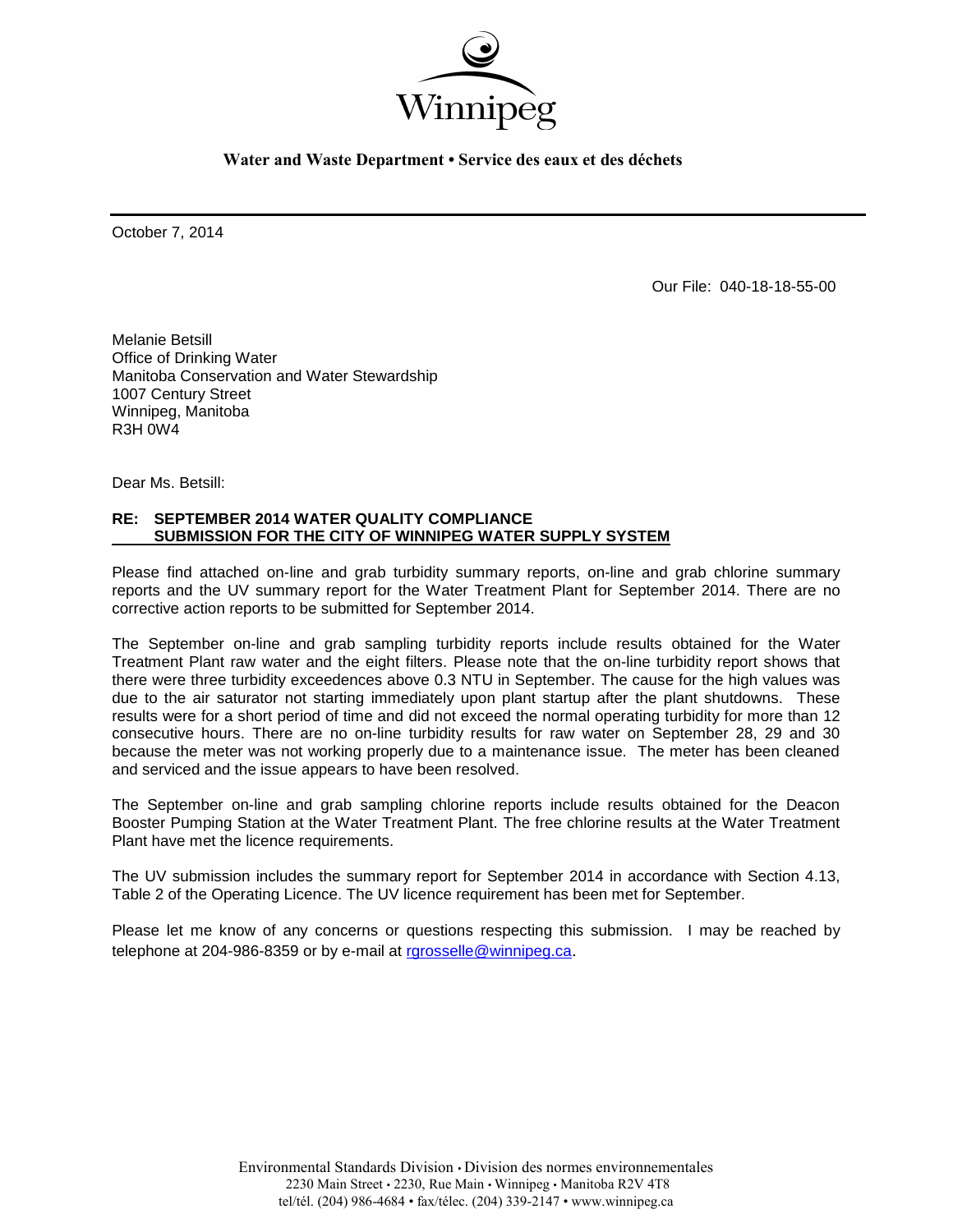Thanks for your ongoing cooperation and understanding in this matter.

Yours sincerely,

*Original signed by:*

R. Grosselle Acting Manager of Environmental Standards

**Attachments** 

c:(e-mail) Dr. L. Richards, Winnipeg Regional Health Authority Dr. H. Chang, Winnipeg Regional Health Authority Dr. S. Roberecki, Manitoba Health D.P. Sacher, P.Eng G. Patton, P.Eng. T. Shanks, P.Eng. A. J. Weremy, P.Eng. C. Diduck

N:\Compliance Reporting\Submittal Letters\2014\ODW- Letters\Betsill Water September 2014.doc

Embrace the spirit . Vivez l'esprit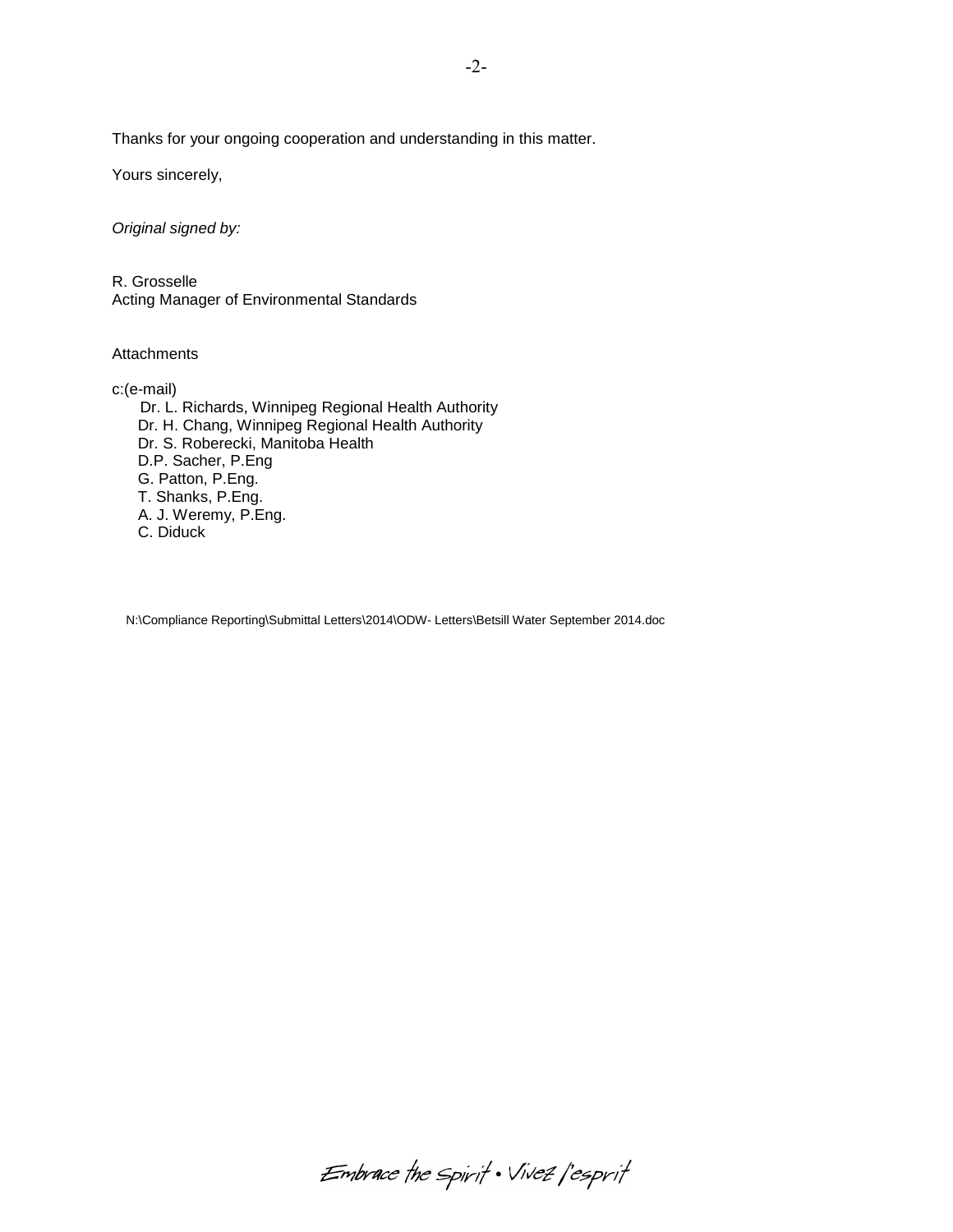

# **CITY OF WINNIPEG** Water System Code: 252.00

WATER SERVICES

# WATER AND WASTE DEPARTMENT **EXAMPLE 2008 12 AVAILABLE 2009-412 A** Licence Number: **PWS-09-412 A**

|                                                                                                    |           |      |               |      |               | WATER TREATMENT PLANT TURBIDITY ON-LINE MONITORING REPORT |               |      |               |      |               |      |               |      |               |      |               |
|----------------------------------------------------------------------------------------------------|-----------|------|---------------|------|---------------|-----------------------------------------------------------|---------------|------|---------------|------|---------------|------|---------------|------|---------------|------|---------------|
| September 2014 Turbidity (NTU)                                                                     |           |      |               |      |               |                                                           |               |      |               |      |               |      |               |      |               |      |               |
|                                                                                                    | Raw       |      | Filter #1     |      | Filter #2     | Filter #3                                                 |               |      | Filter #4     |      | Filter #5     |      | Filter #6     |      | Filter #7     |      | Filter #8     |
| Date                                                                                               | Avg       | Avg  | Max           | Avg  | Max           | Avg                                                       | Max           | Avg  | Max           | Avg  | Max           | Avg  | Max           | Avg  | Max           | Avg  | Max           |
| 1/09/2014                                                                                          | 2.91      | 0.09 | 0.11          | 0.04 | 0.13          | 0.05                                                      | 0.17          | 0.08 | 0.12          | 0.05 | 0.20          | 0.06 | 0.18          | 0.04 | 0.06          | 0.01 | 0.10          |
| 2/09/2014                                                                                          | 3.12      | 0.09 | 0.20          | 0.03 | 0.13          | 0.04                                                      | 0.09          | 0.06 | 0.22          | 0.07 | 0.11          | 0.08 | 0.12          | 0.06 | 0.16          | 0.02 | 0.14          |
| 3/09/2014                                                                                          | 3.06      | 0.08 | 0.19          | 0.06 | 0.10          | 0.09                                                      | 0.21          | 0.06 | 0.17          | 0.08 | 0.23          | 0.07 | 0.20          | 0.06 | 0.19          | 0.01 | 0.04          |
| 4/09/2014                                                                                          | 3.07      | 0.07 | 0.21          | 0.03 | 0.24          | 0.05                                                      | 0.34          | 0.09 | 0.16          | 0.06 | 0.20          | 0.04 | 0.11          | 0.05 | 0.11          | 0.02 | 0.14          |
| 5/09/2014                                                                                          | 3.34      | 0.03 | 0.13          | 0.01 | 0.12          | 0.02                                                      | 0.12          | 0.04 | 0.16          | 0.04 | 0.08          | 0.04 | 0.07          | 0.05 | 0.13          | 0.00 | 0.08          |
| 6/09/2014                                                                                          | 3.40      | 0.02 | 0.09          | 0.00 | 0.00          | 0.02                                                      | 0.04          | 0.03 | 0.12          | 0.04 | 0.16          | 0.03 | 0.11          | 0.03 | 0.12          | 0.00 | 0.06          |
| 7/09/2014                                                                                          | 3.40      | 0.01 | 0.03          | 0.00 | 0.07          | 0.02                                                      | 0.10          | 0.03 | 0.05          | 0.03 | 0.15          | 0.02 | 0.11          | 0.03 | 0.12          | 0.01 | 0.01          |
| 8/09/2014                                                                                          | 3.35      | 0.02 | 0.10          | 0.00 | 0.07          | 0.01                                                      | 0.10          | 0.03 | 0.11          | 0.03 | 0.16          | 0.02 | 0.05          | 0.04 | 0.05          | 0.00 | 0.06          |
| 9/09/2014                                                                                          | 3.56      | 0.02 | 0.09          | 0.00 | 0.00          | 0.01                                                      | 0.02          | 0.03 | 0.12          | 0.04 | 0.06          | 0.03 | 0.12          | 0.03 | 0.12          | 0.00 | 0.06          |
| 10/09/2014                                                                                         | 3.62      | 0.02 | 0.04          | 0.00 | 0.07          | 0.03                                                      | 0.11          | 0.04 | 0.06          | 0.04 | 0.15          | 0.03 | 0.11          | 0.03 | 0.14          | 0.01 | 0.01          |
| 11/09/2014                                                                                         | 3.54      | 0.04 | 0.11          | 0.01 | 0.07          | 0.03                                                      | 0.14          | 0.06 | 0.19          | 0.04 | 0.17          | 0.04 | 0.05          | 0.06 | 0.08          | 0.00 | 0.08          |
| 12/09/2014                                                                                         | 3.47      | 0.03 | 0.13          | 0.00 | 0.01          | 0.04                                                      | 0.06          | 0.05 | 0.16          | 0.07 | 0.10          | 0.05 | 0.13          | 0.06 | 0.17          | 0.01 | 0.09          |
| 13/09/2014                                                                                         | 3.29      | 0.03 | 0.05          | 0.01 | 0.08          | 0.04                                                      | 0.15          | 0.06 | 0.08          | 0.05 | 0.17          | 0.04 | 0.13          | 0.05 | 0.18          | 0.01 | 0.02          |
| 14/09/2014                                                                                         | 3.28      | 0.05 | 0.13          | 0.01 | 0.10          | 0.03                                                      | 0.16          | 0.06 | 0.16          | 0.04 | 0.17          | 0.04 | 0.06          | 0.08 | 0.10          | 0.01 | 0.10          |
| 15/09/2014                                                                                         | 3.18      | 0.04 | 0.14          | 0.01 | 0.02          | 0.05                                                      | 0.07          | 0.06 | 0.18          | 0.07 | 0.09          | 0.06 | 0.15          | 0.07 | 0.20          | 0.01 | 0.10          |
| 16/09/2014                                                                                         | 3.05      | 0.04 | 0.15          | 0.02 | 0.11          | 0.05                                                      | 0.18          | 0.08 | 0.09          | 0.05 | 0.19          | 0.04 | 0.15          | 0.06 | 0.16          | 0.01 | 0.02          |
| 17/09/2014                                                                                         | 2.92      | 0.06 | 0.09          | 0.03 | 0.11          | 0.05                                                      | 0.19          | 0.06 | 0.20          | 0.05 | 0.18          | 0.04 | 0.08          | 0.05 | 0.08          | 0.01 | 0.13          |
| 18/09/2014                                                                                         | 2.87      | 0.05 | 0.15          | 0.02 | 0.11          | 0.05                                                      | 0.08          | 0.06 | 0.18          | 0.07 | 0.08          | 0.06 | 0.15          | 0.05 | 0.15          | 0.01 | 0.12          |
| 19/09/2014                                                                                         | 2.93      | 0.06 | 0.21          | 0.02 | 0.14          | 0.09                                                      | 0.18          | 0.06 | 0.12          | 0.08 | 0.19          | 0.09 | 0.16          | 0.07 | 0.17          | 0.05 | 0.09          |
| 20/09/2014                                                                                         | 2.78      | 0.07 | 0.12          | 0.05 | 0.10          | 0.07                                                      | 0.21          | 0.11 | 0.22          | 0.06 | 0.21          | 0.08 | 0.19          | 0.07 | 0.17          | 0.06 | 0.17          |
| 21/09/2014                                                                                         | 2.66      | 0.05 | 0.16          | 0.02 | 0.12          | 0.04                                                      | 0.16          | 0.05 | 0.18          | 0.04 | 0.16          | 0.05 | 0.10          | 0.06 | 0.10          | 0.02 | 0.13          |
| 22/09/2014                                                                                         | 2.66      | 0.03 | 0.14          | 0.01 | 0.11          | 0.03                                                      | 0.05          | 0.04 | 0.17          | 0.05 | 0.06          | 0.06 | 0.15          | 0.05 | 0.15          | 0.01 | 0.12          |
| 23/09/2014                                                                                         | 2.63      | 0.03 | 0.14          | 0.01 | 0.10          | 0.04                                                      | 0.15          | 0.05 | 0.08          | 0.04 | 0.17          | 0.04 | 0.15          | 0.04 | 0.16          | 0.02 | 0.03          |
| 24/09/2014                                                                                         | 2.81      | 0.05 | 0.25          | 0.03 | 0.23          | 0.04                                                      | 0.32          | 0.05 | 0.31          | 0.03 | 0.23          | 0.05 | 0.20          | 0.05 | 0.20          | 0.03 | 0.29          |
| 25/09/2014                                                                                         | 2.89      | 0.04 | 0.10          | 0.01 | 0.06          | 0.03                                                      | 0.09          | 0.05 | 0.14          | 0.05 | 0.13          | 0.06 | 0.12          | 0.06 | 0.11          | 0.01 | 0.06          |
| 26/09/2014                                                                                         | 2.65      | 0.02 | 0.05          | 0.01 | 0.02          | 0.03                                                      | 0.10          | 0.06 | 0.08          | 0.05 | 0.15          | 0.05 | 0.13          | 0.04 | 0.14          | 0.02 | 0.07          |
| 27/09/2014                                                                                         | 2.50      | 0.05 | 0.14          | 0.02 | 0.10          | 0.03                                                      | 0.23          | 0.04 | 0.14          | 0.04 | 0.07          | 0.05 | 0.08          | 0.06 | 0.08          | 0.01 | 0.11          |
| 28/09/2014                                                                                         | <b>NR</b> | 0.03 | 0.13          | 0.01 | 0.10          | 0.03                                                      | 0.05          | 0.04 | 0.16          | 0.06 | 0.10          | 0.06 | 0.14          | 0.05 | 0.15          | 0.01 | 0.03          |
| 29/09/2014                                                                                         | <b>NR</b> | 0.03 | 0.13          | 0.01 | 0.02          | 0.03                                                      | 0.14          | 0.06 | 0.08          | 0.04 | 0.16          | 0.04 | 0.15          | 0.05 | 0.15          | 0.02 | 0.09          |
| 30/09/2014                                                                                         | <b>NR</b> | 0.04 | 0.07          | 0.02 | 0.13          | 0.03                                                      | 0.15          | 0.05 | 0.16          | 0.04 | 0.15          | 0.04 | 0.07          | 0.06 | 0.08          | 0.02 | 0.05          |
| Total Number of Measurements Taken, A:                                                             |           |      | 13664         |      | 12731         |                                                           | 13531         |      | 11132         |      | 13837         |      | 13863         |      | 12816         |      | 13700         |
| Turbidity Standard for Monitoring Location (NTU):                                                  |           |      | 0.30<br>13664 |      | 0.30<br>12731 |                                                           | 0.30<br>13513 |      | 0.30<br>11125 |      | 0.30<br>13837 |      | 0.30<br>13863 |      | 0.30<br>12816 |      | 0.30<br>13700 |
| Number of Measurements Meeting Standard, B:<br>Compliance with Turbidity Standard, C = B/A X 100%: |           |      | 100.00%       |      | 100.00%       |                                                           | 99.87%        |      | 99.94%        |      | 100.00%       |      | 100.00%       |      | 100.00%       |      | 100.00%       |

NR = No result due to analyser maintenance requirements

File Path: N:\Water Treatment Branch\Administration\Reports\Regulatory Submissions\Turbidity\2014\09-September

**Submitted By (Print): D.Merredew** 

Signature: Original signed by D.Merredew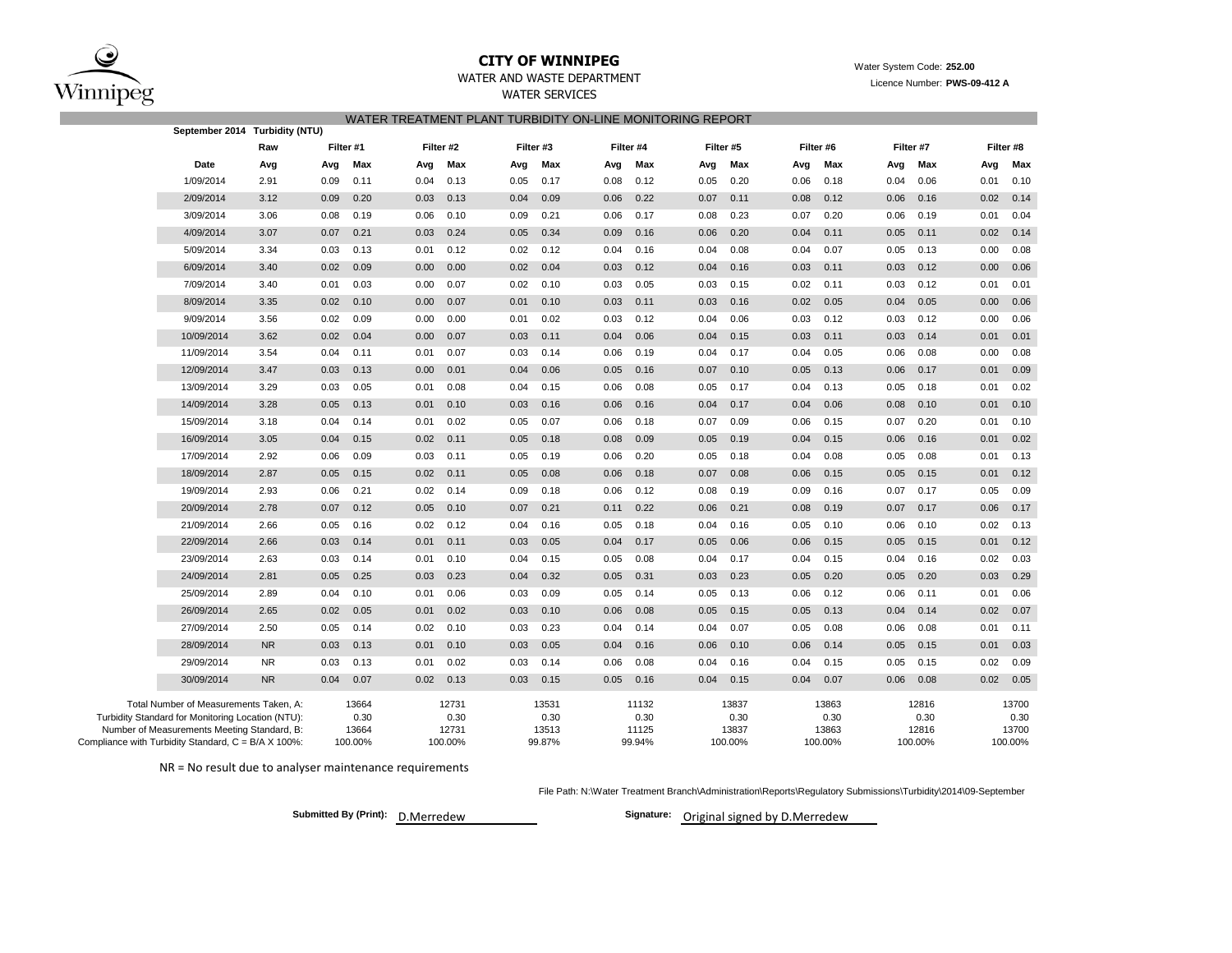

#### CITY OF WINNIPEG WATER AND WASTE DEPARTMENT ENVIRONMENTAL STANDARDS DIVISION

## **WATER TREATMENT PLANT TURBIDITY GRAB MONITORING REPORT**

| Water System Code: 252.00                                |                  |                        |                     |                     |           |           |                     |                     |           |  |  |
|----------------------------------------------------------|------------------|------------------------|---------------------|---------------------|-----------|-----------|---------------------|---------------------|-----------|--|--|
| Licence No. PWS-09-412 A                                 |                  | <b>Turbidity (NTU)</b> |                     |                     |           |           |                     |                     |           |  |  |
| <b>Date</b>                                              | <b>Raw Water</b> | Filter 1               | Filter <sub>2</sub> | Filter <sub>3</sub> | Filter 4  | Filter 5  | Filter <sub>6</sub> | Filter <sub>7</sub> | Filter 8  |  |  |
| 01-Sep-2014                                              | 2.51             | 0.13                   | 0.18                | 0.18                | 0.14      | 0.21      | 0.13                | 0.09                | 0.13      |  |  |
| 02-Sep-2014                                              | 2.43             | 0.18                   | 0.12                | 0.13                | 0.19      | 0.10      | 0.12                | 0.12                | 0.18      |  |  |
| 03-Sep-2014                                              | 2.35             | 0.14                   | 0.16                | 0.21                | 0.20      | 0.18      | 0.20                | 0.20                | 0.12      |  |  |
| 04-Sep-2014                                              | 2.36             | 0.09                   | 0.11                | 0.14                | 0.10      | 0.09      | 0.08                | 0.09                | 0.10      |  |  |
| 05-Sep-2014                                              | 3.01             | 0.10                   | 0.06                | 0.08                | 0.11      | 0.08      | 0.10                | 0.08                | 0.13      |  |  |
| 06-Sep-2014                                              | <b>NS</b>        | <b>NS</b>              | <b>NS</b>           | <b>NS</b>           | <b>NS</b> | <b>NS</b> | <b>NS</b>           | <b>NS</b>           | <b>NS</b> |  |  |
| 07-Sep-2014                                              | NS               | <b>NS</b>              | <b>NS</b>           | <b>NS</b>           | <b>NS</b> | <b>NS</b> | <b>NS</b>           | <b>NS</b>           | <b>NS</b> |  |  |
| 08-Sep-2014                                              | 2.38             | 0.06                   | 0.08                | 0.10                | 0.07      | 0.09      | 0.07                | 0.05                | 0.08      |  |  |
| 09-Sep-2014                                              | 2.97             | 0.14                   | < 0.05              | 0.05                | 0.11      | 0.08      | 0.09                | 0.08                | 0.06      |  |  |
| 10-Sep-2014                                              | 2.48             | 0.07                   | 0.08                | 0.10                | 0.07      | 0.10      | 0.11                | 0.06                | 0.07      |  |  |
| 11-Sep-2014                                              | 2.60             | 0.10                   | 0.11                | 0.16                | 0.12      | 0.09      | 0.12                | 0.09                | 0.10      |  |  |
| 12-Sep-2014                                              | 2.60             | 0.14                   | 0.09                | 0.11                | 0.08      | 0.09      | 0.13                | 0.12                | 0.08      |  |  |
| 13-Sep-2014                                              | <b>NS</b>        | <b>NS</b>              | <b>NS</b>           | <b>NS</b>           | <b>NS</b> | <b>NS</b> | <b>NS</b>           | <b>NS</b>           | NS        |  |  |
| 14-Sep-2014                                              | <b>NS</b>        | <b>NS</b>              | <b>NS</b>           | <b>NS</b>           | <b>NS</b> | <b>NS</b> | <b>NS</b>           | <b>NS</b>           | <b>NS</b> |  |  |
| 15-Sep-2014                                              | 2.21             | 0.13                   | 0.10                | 0.11                | 0.14      | 0.10      | 0.12                | 0.12                | 0.17      |  |  |
| 16-Sep-2014                                              | 2.38             | 0.16                   | 0.10                | 0.15                | 0.10      | 0.12      | 0.14                | 0.14                | 0.11      |  |  |
| 17-Sep-2014                                              | 2.69             | 0.12                   | 0.11                | 0.12                | 0.12      | 0.08      | 0.08                | 0.09                | 0.14      |  |  |
| 18-Sep-2014                                              | 2.04             | 0.10                   | 0.13                | 0.11                | 0.11      | 0.12      | 0.11                | 0.11                | 0.18      |  |  |
| 19-Sep-2014                                              | 2.16             | 0.11                   | 0.11                | 0.10                | 0.13      | 0.11      | 0.11                | 0.10                | 0.12      |  |  |
| 20-Sep-2014                                              | <b>NS</b>        | <b>NS</b>              | <b>NS</b>           | <b>NS</b>           | <b>NS</b> | <b>NS</b> | <b>NS</b>           | <b>NS</b>           | <b>NS</b> |  |  |
| 21-Sep-2014                                              | <b>NS</b>        | <b>NS</b>              | <b>NS</b>           | <b>NS</b>           | <b>NS</b> | <b>NS</b> | <b>NS</b>           | <b>NS</b>           | <b>NS</b> |  |  |
| 22-Sep-2014                                              | 2.14             | 0.12                   | 0.16                | 0.13                | 0.13      | 0.11      | 0.09                | 0.09                | 0.13      |  |  |
| 23-Sep-2014                                              | 1.68             | 0.11                   | 0.09                | 0.12                | 0.12      | 0.11      | 0.10                | 0.12                | 0.15      |  |  |
| 24-Sep-2014                                              | 2.03             | 0.10                   | 0.11                | 0.13                | 0.11      | 0.07      | 0.11                | 0.10                | 0.16      |  |  |
| 25-Sep-2014                                              | 1.67             | 0.09                   | 0.08                | 0.11                | 0.10      | 0.10      | 0.14                | 0.11                | 0.13      |  |  |
| 26-Sep-2014                                              | 1.65             | 0.09                   | 0.08                | 0.12                | 0.10      | 0.12      | 0.07                | 0.08                | 0.11      |  |  |
| 27-Sep-2014                                              | NS               | <b>NS</b>              | NS                  | NS                  | <b>NS</b> | <b>NS</b> | NS                  | <b>NS</b>           | NS        |  |  |
| 28-Sep-2014                                              | <b>NS</b>        | <b>NS</b>              | <b>NS</b>           | <b>NS</b>           | <b>NS</b> | <b>NS</b> | <b>NS</b>           | <b>NS</b>           | <b>NS</b> |  |  |
| 29-Sep-2014                                              | 1.65             | 0.10                   | 0.11                | 0.13                | 0.11      | 0.12      | 0.12                | 0.13                | 0.14      |  |  |
| 30-Sep-2014                                              | 1.25             | 0.11                   | 0.11                | 0.12                | 0.13      | 0.09      | 0.09                | 0.09                | 0.10      |  |  |
| Total number of measurements taken, A:                   |                  | 22                     | 22                  | 22                  | 22        | 22        | 22                  | 22                  | 22        |  |  |
| <b>Turbidity Standard for Monitoring Location (NTU):</b> |                  | 0.30                   | 0.30                | 0.30                | 0.30      | 0.30      | 0.30                | 0.30                | 0.30      |  |  |
| Number of measurements meeting standard, B:              |                  | 22                     | 22                  | 22                  | 22        | 22        | 22                  | 22                  | 22        |  |  |
| Compliance with Turbidity Standard, C= B/A X 100%:       |                  | 100%                   | 100%                | 100%                | 100%      | 100%      | 100%                | 100%                | 100%      |  |  |

NS: No Sample NA: Not Analyzed OL: Off-Line

**Comments: Report Compiled By: H.Demchenko**

**Approved in LIMS By: C.Diduck/ A.Vanderstel**

[Printed From : N:\WQ Data\Routine Water Quality\2014\Turbidity.xls](C:/Documents and Settings/rgrossel/Local Settings/Temporary Internet Files/OLK13/Turbidity 2010.xls) File: WQR3

Date Approved: 3-Oct-14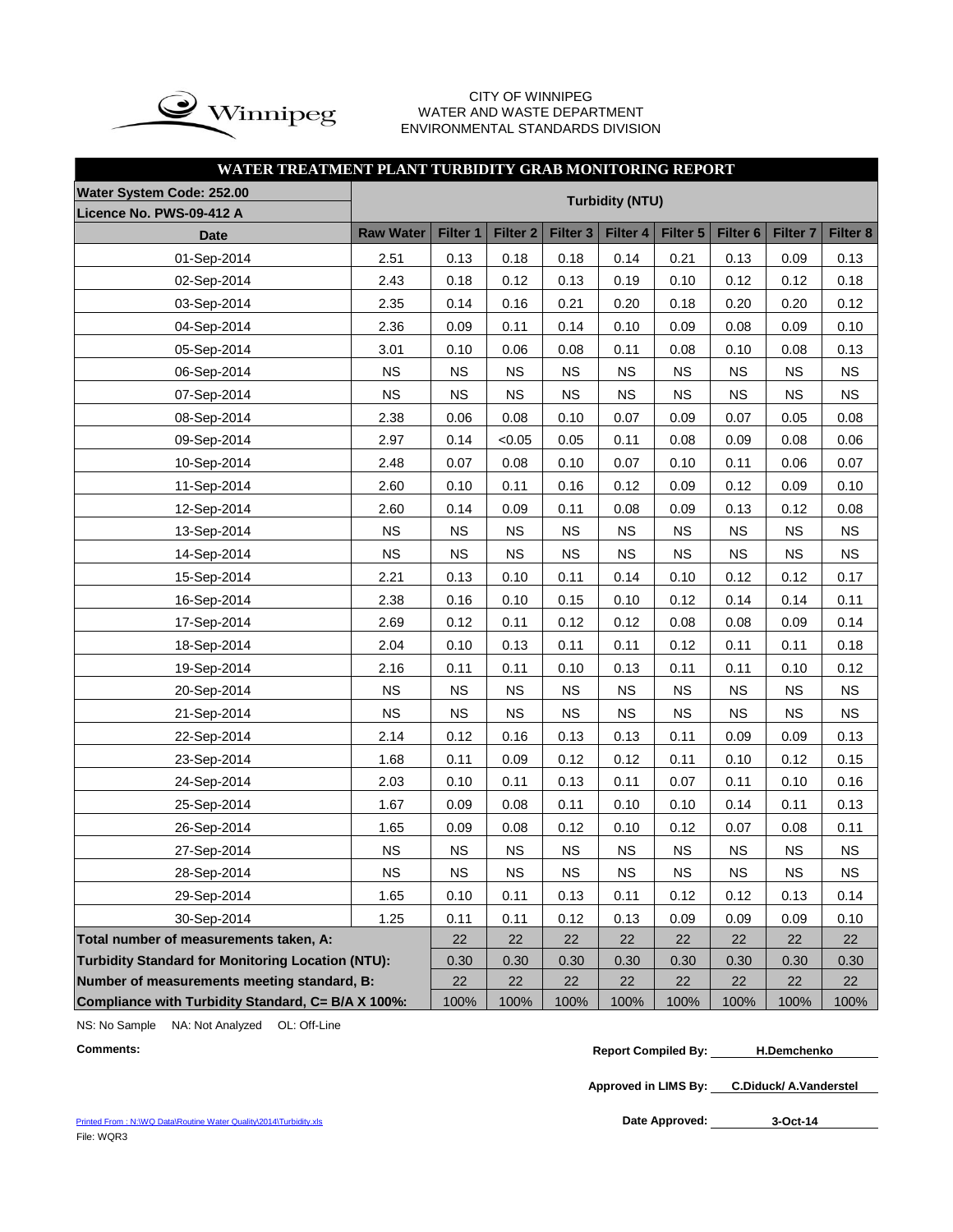

**City of Winnipeg**

Water and Waste Department

### Water Services

## Deacon Booster Pumping Station WATER TREATMENT PLANT FREE CHLORINE ON-LINE MONITORING REPORT

Report Created: **01 October 2014 Report Period:** September 2014 **Report Period:** September 2014 Water System Code: **252.00** Licence Number: **PWS-09-412 A**

|                     |         | <b>BRANCH1</b><br>[mg/L] |         | <b>BRANCH 2</b><br>[mg/L] |  |  |  |
|---------------------|---------|--------------------------|---------|---------------------------|--|--|--|
| Date                | Average | Minimum                  | Average | Minimum                   |  |  |  |
| 01/09/2014          | 1.45    | 1.24                     | 1.42    | 1.28                      |  |  |  |
| 02/09/2014          | 1.46    | 0.93                     | 1.31    | 0.71                      |  |  |  |
| 03/09/2014          | 1.60    | 1.30                     | 1.49    | 1.29                      |  |  |  |
| 04/09/2014          | 1.58    | 1.37                     | 1.56    | 1.39                      |  |  |  |
| 05/09/2014          | 1.46    | 1.31                     | 1.39    | 1.24                      |  |  |  |
| 06/09/2014          | 1.59    | 1.38                     | 1.41    | 1.15                      |  |  |  |
| 07/09/2014          | 1.53    | 1.33                     | 1.48    | 1.31                      |  |  |  |
| 08/09/2014          | 1.50    | 1.26                     | 1.65    | 1.44                      |  |  |  |
| 09/09/2014          | 1.36    | 1.09                     | 1.32    | 1.02                      |  |  |  |
| 10/09/2014          | 1.57    | 1.27                     | 1.38    | 1.11                      |  |  |  |
| 11/09/2014          | 1.36    | 1.05                     | 1.43    | 1.20                      |  |  |  |
| 12/09/2014          | 1.58    | 1.28                     | 1.47    | 1.22                      |  |  |  |
| 13/09/2014          | 1.72    | 1.53                     | 1.54    | 1.30                      |  |  |  |
| 14/09/2014          | 1.59    | 1.29                     | 1.49    | 1.42                      |  |  |  |
| 15/09/2014          | 1.73    | 1.53                     | 1.57    | 1.44                      |  |  |  |
| 16/09/2014          | 1.72    | 1.50                     | 1.52    | 1.39                      |  |  |  |
| 17/09/2014          | 1.45    | 1.28                     | 1.45    | 1.30                      |  |  |  |
| 18/09/2014          | 1.47    | 1.18                     | 1.42    | 1.18                      |  |  |  |
| 19/09/2014          | 1.48    | 1.11                     | 1.39    | 1.21                      |  |  |  |
| 20/09/2014          | 1.34    | 1.18                     | 1.39    | 1.11                      |  |  |  |
| 21/09/2014          | 1.22    | 1.01                     | 1.27    | 1.09                      |  |  |  |
| 22/09/2014          | 1.40    | 1.29                     | 1.27    | 1.15                      |  |  |  |
| 23/09/2014          | 1.47    | 1.32                     | 1.31    | 1.21                      |  |  |  |
| 24/09/2014          | 1.60    | 1.19                     | 1.62    | 1.32                      |  |  |  |
| 25/09/2014          | 1.62    | 1.28                     | 1.83    | 1.26                      |  |  |  |
| 26/09/2014          | 1.33    | 1.14                     | 1.23    | 1.10                      |  |  |  |
| 27/09/2014          | 1.49    | 1.36                     | 1.36    | 1.12                      |  |  |  |
| 28/09/2014          | 1.51    | 1.30                     | 1.56    | 1.25                      |  |  |  |
| 29/09/2014          | 1.56    | 1.30                     | 1.48    | 1.23                      |  |  |  |
| 30/09/2014          | 1.67    | 1.45                     | 1.62    | 1.43                      |  |  |  |
| of Measurements, A: |         | 20595                    |         | 20568                     |  |  |  |

| Total Number of Measurements. A:            | 20595 | 20568 |
|---------------------------------------------|-------|-------|
| Minimum Free Chlorine Standard:             | 0.50  | 0.50  |
| Number of Measurements Meeting Standard, B: | 20595 | 20568 |
| COMPLIANCE, $C = B/A \times 100\%$ :        | 100   | 100   |
|                                             |       |       |

File Path: N:\Water Treatment Branch\Administration\Reports\Regulatory Submissions\Chlorine\2014\09-September

Submitted By (Print):

D.Merredew **D.Merredew** Signature: Original signed by D.Merredew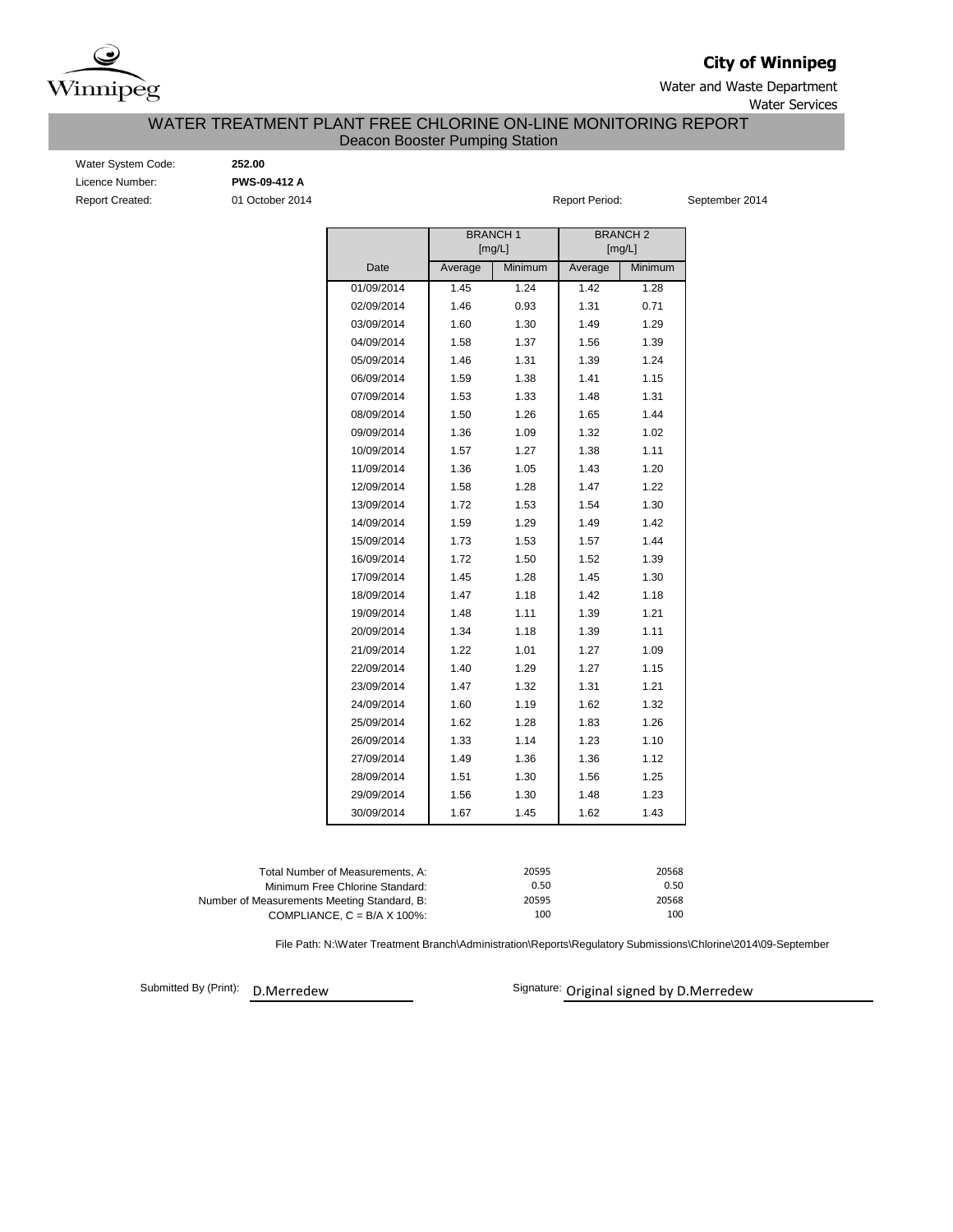

# WATER AND WASTE DEPARTMENT ENVIRONMENTAL STANDARDS DIVISION

| WATER TREATMENT PLANT CHLORINE GRAB MONITORING REPORT |                                |                                 |                                                          |                                 |  |  |  |  |  |  |  |  |
|-------------------------------------------------------|--------------------------------|---------------------------------|----------------------------------------------------------|---------------------------------|--|--|--|--|--|--|--|--|
| <b>Water System Code: 252.00</b>                      |                                | <b>Deacon Booster Pumping</b>   | <b>Deacon Booster Pumping</b><br><b>Station Branch 2</b> |                                 |  |  |  |  |  |  |  |  |
| Licence No. PWS-09-412 A                              | <b>Station Branch 1</b>        |                                 |                                                          |                                 |  |  |  |  |  |  |  |  |
| <b>Date</b>                                           | <b>Free Chlorine</b><br>(mg/L) | <b>Total Chlorine</b><br>(mg/L) | <b>Free Chlorine</b><br>(mg/L)                           | <b>Total Chlorine</b><br>(mg/L) |  |  |  |  |  |  |  |  |
| 01-Sep-2014                                           | 1.61                           | 1.79                            | 1.61                                                     | 1.84                            |  |  |  |  |  |  |  |  |
| 02-Sep-2014                                           | 1.44                           | 1.61                            | 1.46                                                     | 1.66                            |  |  |  |  |  |  |  |  |
| 03-Sep-2014                                           | 1.72                           | 1.89                            | 1.47                                                     | 1.73                            |  |  |  |  |  |  |  |  |
| 04-Sep-2014                                           | 1.52                           | 1.73                            | 1.49                                                     | 1.71                            |  |  |  |  |  |  |  |  |
| 05-Sep-2014                                           | 1.52                           | 1.67                            | 1.46                                                     | 1.64                            |  |  |  |  |  |  |  |  |
| 06-Sep-2014                                           | <b>NS</b>                      | <b>NS</b>                       | <b>NS</b>                                                | <b>NS</b>                       |  |  |  |  |  |  |  |  |
| 07-Sep-2014                                           | <b>NS</b>                      | <b>NS</b>                       | <b>NS</b>                                                | <b>NS</b>                       |  |  |  |  |  |  |  |  |
| 08-Sep-2014                                           | 1.56                           | 1.72                            | 1.53                                                     | 1.79                            |  |  |  |  |  |  |  |  |
| 09-Sep-2014                                           | 1.37                           | 1.52                            | 1.26                                                     | 1.42                            |  |  |  |  |  |  |  |  |
| 10-Sep-2014                                           | 1.48                           | 1.67                            | 1.30                                                     | 1.52                            |  |  |  |  |  |  |  |  |
| 11-Sep-2014                                           | 1.36                           | 1.46                            | 1.36                                                     | 1.54                            |  |  |  |  |  |  |  |  |
| 12-Sep-2014                                           | 1.61                           | 1.78                            | 1.37                                                     | 1.63                            |  |  |  |  |  |  |  |  |
| 13-Sep-2014                                           | <b>NS</b>                      | <b>NS</b>                       | <b>NS</b>                                                | <b>NS</b>                       |  |  |  |  |  |  |  |  |
| 14-Sep-2014                                           | <b>NS</b>                      | <b>NS</b>                       | <b>NS</b>                                                | <b>NS</b>                       |  |  |  |  |  |  |  |  |
| 15-Sep-2014                                           | 1.78                           | 1.98                            | 1.65                                                     | 1.88                            |  |  |  |  |  |  |  |  |
| 16-Sep-2014                                           | 1.72                           | 1.89                            | 1.61                                                     | 1.78                            |  |  |  |  |  |  |  |  |
| 17-Sep-2014                                           | 1.57                           | 1.77                            | 1.54                                                     | 1.77                            |  |  |  |  |  |  |  |  |
| 18-Sep-2014                                           | 1.57                           | 1.78                            | 1.43                                                     | 1.64                            |  |  |  |  |  |  |  |  |
| 19-Sep-2014                                           | 1.44                           | 1.64                            | 1.39                                                     | 1.60                            |  |  |  |  |  |  |  |  |
| 20-Sep-2014                                           | <b>NS</b>                      | <b>NS</b>                       | <b>NS</b>                                                | <b>NS</b>                       |  |  |  |  |  |  |  |  |
| 21-Sep-2014                                           | <b>NS</b>                      | <b>NS</b>                       | <b>NS</b>                                                | <b>NS</b>                       |  |  |  |  |  |  |  |  |
| 22-Sep-2014                                           | 1.31                           | 1.55                            | 1.26                                                     | 1.51                            |  |  |  |  |  |  |  |  |
| 23-Sep-2014                                           | 1.37                           | 1.56                            | 1.38                                                     | 1.60                            |  |  |  |  |  |  |  |  |
| 24-Sep-2014                                           | 1.76                           | 1.98                            | 1.79                                                     | 2.11                            |  |  |  |  |  |  |  |  |
| 25-Sep-2014                                           | 1.63                           | 1.88                            | 1.69                                                     | 1.91                            |  |  |  |  |  |  |  |  |
| 26-Sep-2014                                           | 1.30                           | 1.54                            | 1.43                                                     | 1.66                            |  |  |  |  |  |  |  |  |
| 27-Sep-2014                                           | <b>NS</b>                      | <b>NS</b>                       | <b>NS</b>                                                | <b>NS</b>                       |  |  |  |  |  |  |  |  |
| 28-Sep-2014                                           | <b>NS</b>                      | <b>NS</b>                       | <b>NS</b>                                                | <b>NS</b>                       |  |  |  |  |  |  |  |  |
| 29-Sep-2014                                           | 1.62                           | 1.80                            | 1.55                                                     | 1.82                            |  |  |  |  |  |  |  |  |
| 30-Sep-2014                                           | 1.70                           | 1.91                            | 1.70                                                     | 1.92                            |  |  |  |  |  |  |  |  |
| Total number of measurements taken, A:                | 22                             |                                 | 22                                                       |                                 |  |  |  |  |  |  |  |  |
| Chlorine Standard for Monitoring Location (mg/L):     | 0.50                           |                                 | 0.50                                                     |                                 |  |  |  |  |  |  |  |  |
| Number of measurements meeting standard, B:           | 22                             |                                 | 22                                                       |                                 |  |  |  |  |  |  |  |  |
| Compliance with Chlorine Standard, C= B/A X 100%:     | 100%                           |                                 | 100%                                                     |                                 |  |  |  |  |  |  |  |  |

NS: No Sample NA: Not Analyzed OL: Off-Line

| <b>Comments:</b> | <b>Report Compiled By:</b> | <b>H.Demchenko</b> |
|------------------|----------------------------|--------------------|
|                  |                            |                    |

**Approved in LIMS By: C.Diduck/ A.Vanderstel**

Date Approved: 3-Oct-14